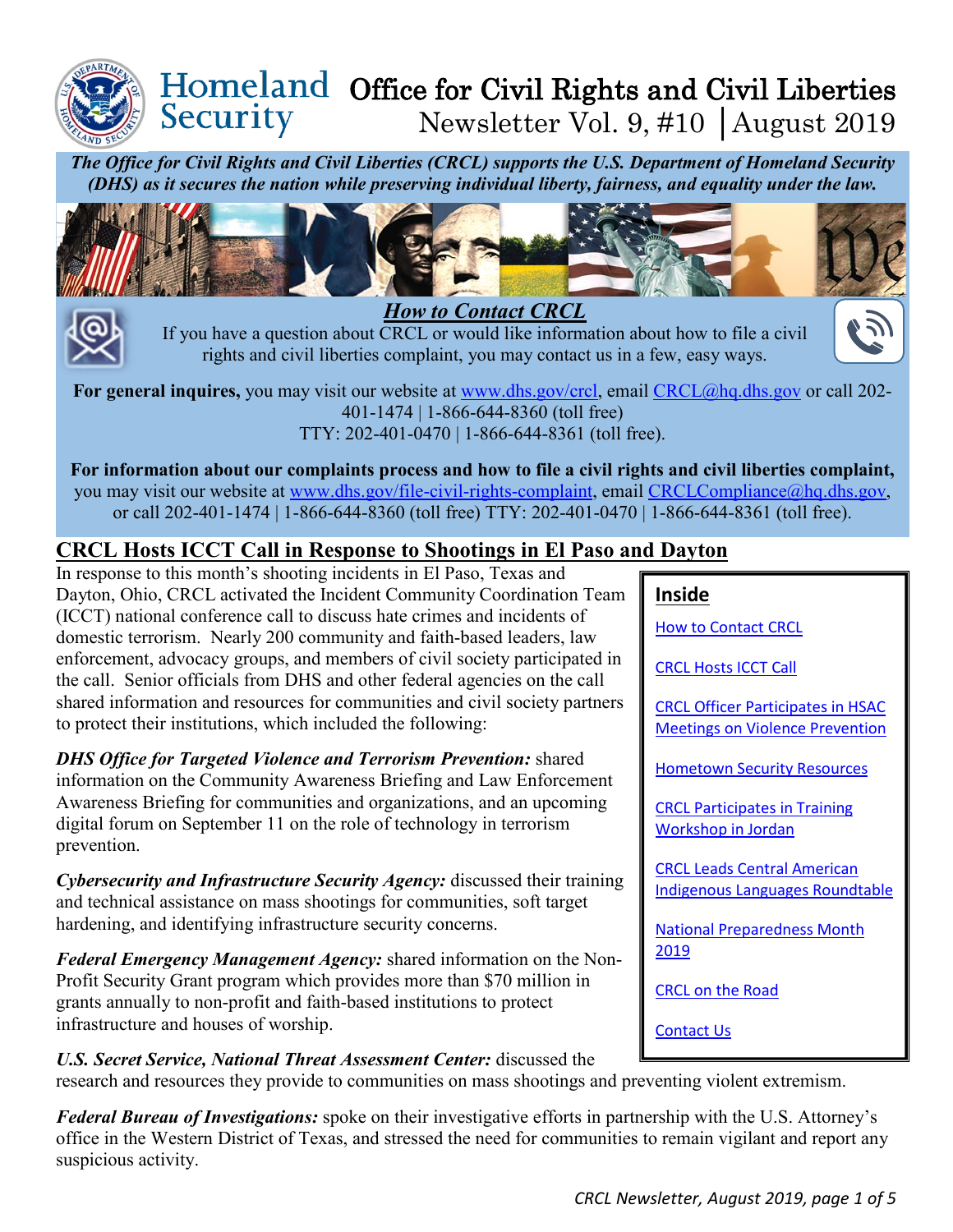*Department of Justice, Civil Rights Division:* spoke on their work and resources to support communities in preventing and responding to violent hate crimes.

*Department of Justice, Community Relations Service:* shared information about their mediation, training, and consultation services for communities in conflict, as well as their work with state and local officials, law enforcement, and faith-based organizations.

CRCL also shared a list of DHS resources and training from communities which can be found at [www.dhs.gov/community-outreach-and-training.](http://www.dhs.gov/community-outreach-and-training) For additional information and resources please contact CRCL's Community Engagement staff at: [CommunityEngagement@hq.dhs.gov.](mailto:CommunityEngagement@hq.dhs.gov)

## <span id="page-1-0"></span>**CRCL Participates in HSAC Subcommittee Public Forum on Violence Prevention**

CRCL Officer Cameron Quinn and staff participated in the first public forum of the Homeland Security Advisory Council (HSAC) subcommittee for the Prevention of Targeted Violence Against Faith Communities. The subcommittee heard testimonies from Acting Secretary McAleenan, House Homeland Security Committee Chair Bennie Thompson, and congressional members Michael Guest and Sheila Jackson Lee. The forum also included a panel of religious leaders and law enforcement officials who discussed information flow between community stakeholders and law enforcement, preparedness and response, the role of faith communities in protecting



against domestic terrorism, and legislation to combat domestic terrorism.

After delivering remarks Acting Secretary McAleenan also met with civic leaders. CRCL Officer Cameron Quinn and other DHS officials attended, along with Chairman Thompson and Congresswoman Lee, and representatives from the National Baptist Convention, Mississippi Baptist Convention, NAACP and Southern Poverty Law Center. This listening session focused on DHS outreach to faith-based communities and rural area churches, racial profiling, domestic violent extremist groups, hate crimes and racial tensions, and the impact of recent immigration enforcement activities on local churches.

Officer Quinn and staff also attended a town hall meeting hosted by the HSAC and the Christian Emergency Network (CEN) which include more than 100 local church leaders and law enforcement partners. During the meeting church leaders highlighted positive aspects of their relations with local law enforcement, but also expressed concerns with reports of hate groups infiltrating police departments. The CEN collected security surveys from the participants that will eventually be shared with the HSAC subcommittee.

As part of its continued coordination, CRCL will have FEMA present non-profit security grant information at future roundtables. CRCL will also invite HSAC members to be briefed on CRCL's mission, programs, and current activities.

#### **Hometown Security Resources**

As part of DHS' ongoing efforts to provide communities nationwide with crucial safety and security information, DHS is offering a number of [resources to mitigate risk, and enhance security and resilience](https://www.dhs.gov/cisa/hometown-security?utm_source=hp_slideshow&utm_medium=web&utm_campaign=dhsgov) of public gathering sites and special events. These tools and resources are available to the public as DHS recognizes that communities are the first line of defense in maintaining public safety and security.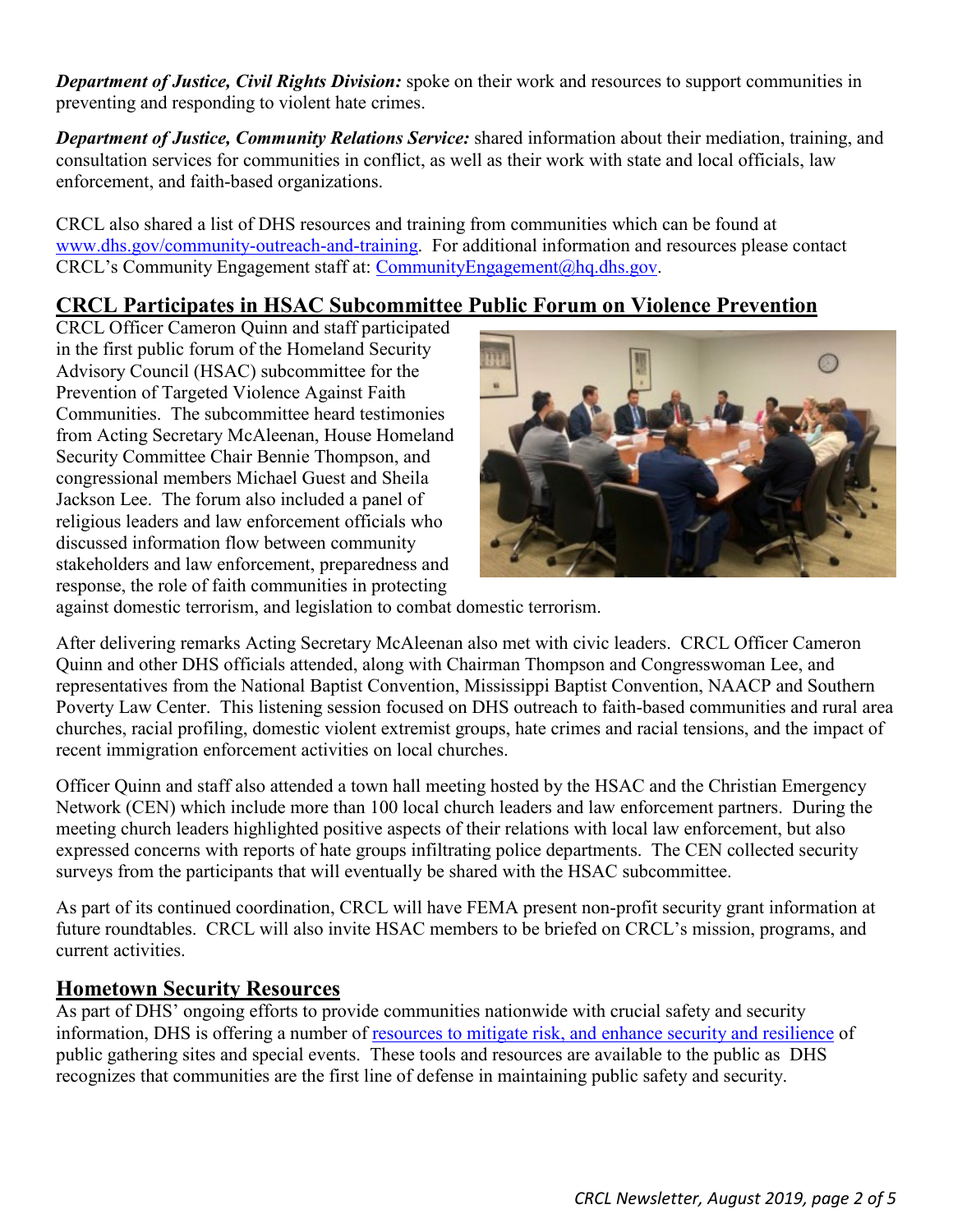<span id="page-2-0"></span>*Securing Soft Targets and Crowded Places.* [Soft](https://www.dhs.gov/securing-soft-targets-and-crowded-places)  [targets and crowded places](https://www.dhs.gov/securing-soft-targets-and-crowded-places) are increasingly appealing to terrorists and other extremist actors because of their relative accessibility and the large number of potential targets. View a number of risk mitigation resources such as ["Tools and Resources to](https://www.dhs.gov/sites/default/files/publications/hometown-security-fact-sheet%2004022019-508.pdf)  [Help Businesses Plan, Prepare, and Protect from an](https://www.dhs.gov/sites/default/files/publications/hometown-security-fact-sheet%2004022019-508.pdf)  [Attack,](https://www.dhs.gov/sites/default/files/publications/hometown-security-fact-sheet%2004022019-508.pdf)" ["Nationwide Suspicious Activity Reporting](https://www.dhs.gov/sites/default/files/publications/16_0831_NSI_Private-Sector-Security-Overview.pdf)  [Private Sector Security Training,](https://www.dhs.gov/sites/default/files/publications/16_0831_NSI_Private-Sector-Security-Overview.pdf)" and ["At-a-Glance](https://www.fema.gov/faith-resources)  [Guide for Protecting Faith-Based Venues.](https://www.fema.gov/faith-resources)"



*School Safety and Security*. Recent tragic shootings

at schools across the country demonstrate the need to continue enhancing schools safety and security. View a number of [tools and resources](https://www.dhs.gov/cisa/school-safety-and-security) such as ["Enhancing School Safety Using a Threat Assessment Model: An](https://www.dhs.gov/publication/enhancing-school-safety-using-threat-assessment-model)  [Operational Guide for Preventing Targeted School Violence,](https://www.dhs.gov/publication/enhancing-school-safety-using-threat-assessment-model)" ["K-12 School Security Guide \(2](https://www.dhs.gov/publication/k-12-school-security-guide)nd Edition) and [School Safety Survey,](https://www.dhs.gov/publication/k-12-school-security-guide)" and ["The Campus Resiliency Program Resource Library.](https://www.dhs.gov/campus-resilience-program-resource-library)"

*Connect, Plan, Train, Report*. DHS encourages businesses to [Connect, Plan, Train, and Report.](https://www.dhs.gov/cisa/hometown-security?utm_source=hp_slideshow&utm_medium=web&utm_campaign=dhsgov) Applying these four steps in advance of an incident or attack can help better prepare businesses and their employees to proactively think about the role they play in safety and security:

- **Connect:** Reach out and develop relationships in your community including local law enforcement. Having these relationships established before an incident occurs can help speed up the response when something happens.
- **Plan:** Take the time now to plan how you will handle a security event should one occur. Learn from other events to inform your plans.
- **Train:** Provide your employees with training resources, and exercise your plans often. The best plans must be exercised in order to be effective.
- **Report:** "If You See Something, Say Something™" is more than just a slogan. If you see suspicious activity report it to local law enforcement.

# <span id="page-2-1"></span>**CRCL Participates in State Department Training Workshop in Amman, Jordan**

Earlier this month, a CRCL representative served as a practitioner trainer for the U.S. Department of State in Amman, Jordan, where CRCL supported the U.S. Department of State-funded Al-Hayat Center for Civil Society Development in its "Partners for Dialogue" training workshops. This national effort included 152 local civil society activists working on enhancing their community engagement skills to build effective partnerships focused on countering hate speech and promoting racial, ethnic, gender, and faith equality. These Jordanian efforts are designed to build capacity in civil society to promote accountability, public participation, and community cohesion across the



region and within the framework of democracy, human rights, and the rule of law.

During the workshop CRCL's representative discussed CRCL's community engagement program, highlighting its outreach efforts to engage diverse communities across the U.S., and deepening channels of communication between community groups and federal officials to facilitate solutions to problems.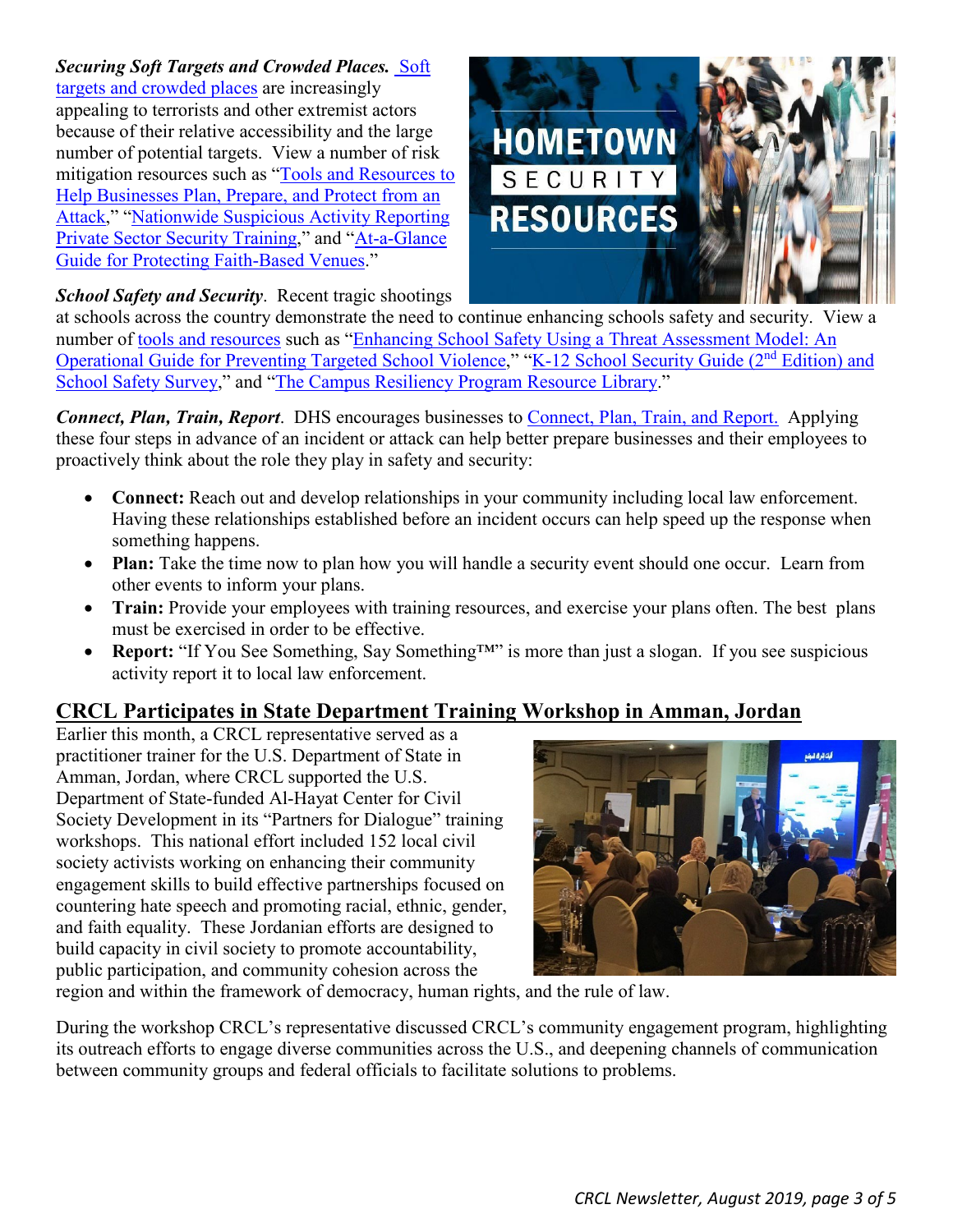# <span id="page-3-0"></span>**CRCL Leads Central American Indigenous Languages Roundtable**

This month, CRCL hosted the Central American Indigenous Languages Roundtable, which brought together DHS Components and other federal agencies all working on language access for individuals who interact with DHS personnel across the country, including at the U.S. southern border.

DHS recognizes the importance of being able to communicate effectively with individuals, including those with limited English proficiency across our many missions and functions. With the influx of migrants arriving at the U.S./Mexico border there is a critical need to provide meaningful language access to individuals seeking entrance into the U.S. Many of these individuals come from indigenous regions throughout Central America and many do not speak or read English or Spanish well. As such there is a great need to provide language access to assist individuals who speak Central American indigenous languages.

During the day-long roundtable meeting indigenous language subject matter experts and DHS language access representatives offered a number of presentations on the following topics: "Central American Indigenous Languages: History and Culture," "Immigration Data and Trends," "DHS Challenges/Solutions/Effective Practices," "Job Aids and Identifying Speakers of Indigenous Languages," and "Increasing the Pipeline of Qualified Speakers." Attendees raised a number of questions about language interpreters and



Department-wide language contracts, as well as shared information and resources aimed to improve the Department's language services for the widest audience possible.

For information and resources about Language Access at DHS, please visit: [https://www.dhs.gov/language](https://www.dhs.gov/language-access)[access.](https://www.dhs.gov/language-access)

# <span id="page-3-1"></span>**A Look Ahead to National Preparedness Month**

National Preparedness Month (NPM) is recognized each September to promote family and community disaster and emergency planning now and throughout the year. The 2019 theme is **Prepared, Not Scared. Be Ready for Disasters.** 

Throughout September Ready.gov has lined up weekly themes to encourage the public to prepare for emergencies

and disasters. Visit<https://www.ready.gov/september> to access resources and materials tailored to each weekly theme.

| <b>Week 1:</b> Sept $1-7$ | <b>Save Early for Disaster Costs</b>                 |
|---------------------------|------------------------------------------------------|
| Week 2: Sept $8-14$       | <b>Make a Plan to Prepare for Disasters</b>          |
| Week $3:$ Sept 15-21      | <b>Teach Youth to Prepare for Disasters</b>          |
| Week 4: Sept $22-30$      | <b>Get Involved in Your Community's Preparedness</b> |

Ready.gov also has several disaster preparedness resources available in multiple languages on the [Ready.gov](https://www.ready.gov/languages)  [multilingual page.](https://www.ready.gov/languages) The site features content in 12 languages including flyers, brochures, tri-folds, press releases, and public service announcements to provide disaster preparedness, response, recovery, and mitigation information for a wide audience.